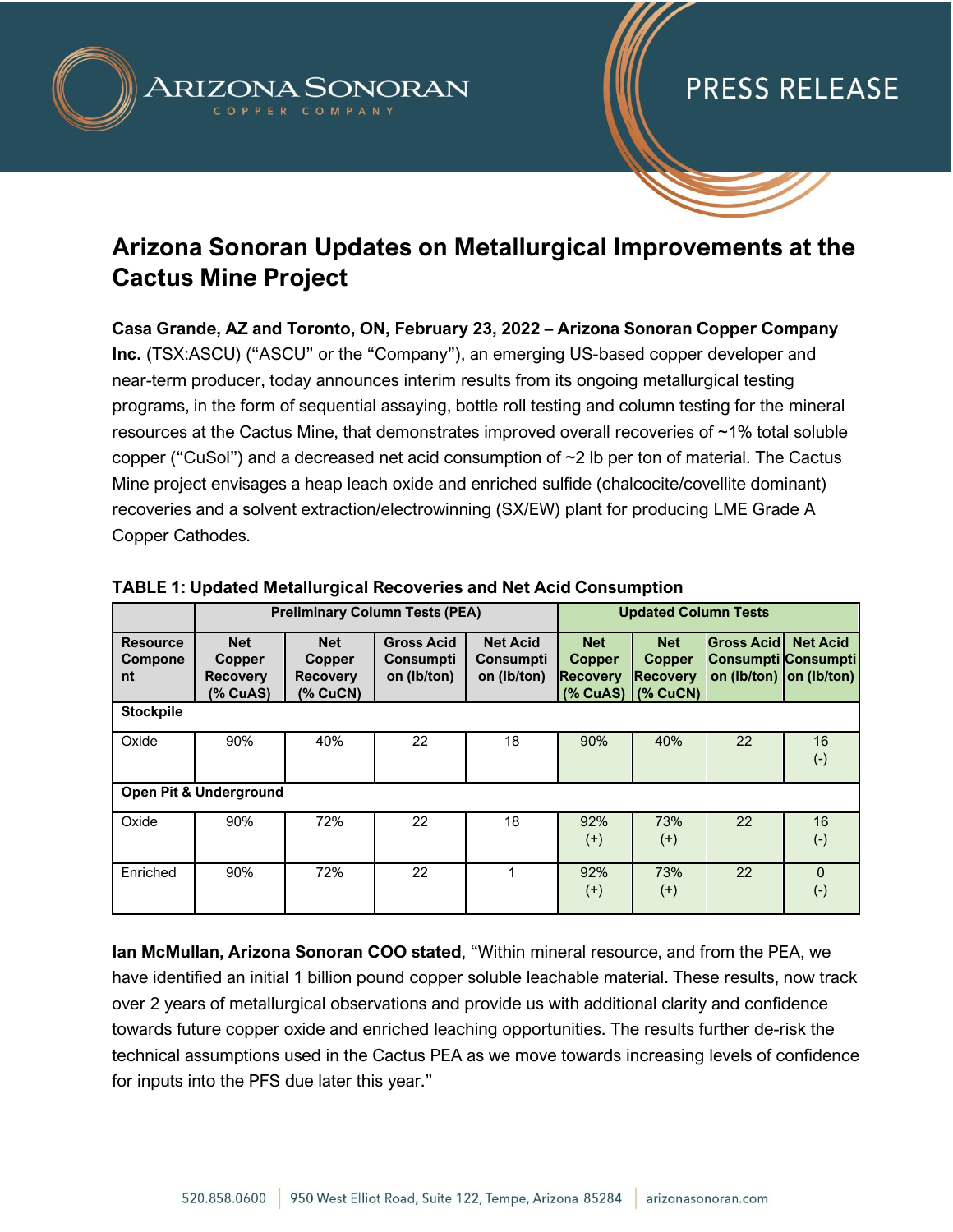

A copper heap leach column testing program to delineate the metallurgical performance characteristics of the existing stockpile and remaining unmined copper resources at the Cactus mine has been ongoing since 2020. Results have been progressively reported in PEA, commensurate with Canadian National Instrument NI 43-101 reporting requirements. The PEA has an effective date of August 31, 2021 and is authored by Stantec Consulting Services ("Stantec").

Copper recovery is estimated for acid soluble copper ("CuAS") and cyanide soluble copper ("CuCN") content as determined by a standard sequential copper assaying methodology developed at the Skyline Laboratory facility in Tucson, Arizona. The CuCN assay fraction is classified as enriched secondary copper sulfide mineralization (e.g. chalcocite, covellite, digenite). The combined CuAS + CuCN content of the materials represents potentially soluble copper that is recoverable using heap leaching techniques ("CuSol"). Projected copper recovery estimates previously reported have been derived based on this leachable copper content and continues to be validated in the ongoing Prefeasibility Study ("PFS") testing program.

Primary copper in mineralization that is not readily acid or cyanide copper soluble per the assay methods (e.g. native copper, chalcopyrite, bornite) reports in the total copper assay ("CuT"). Copper assayed that does not report in the soluble copper assay methodologies is not expected to provide meaningful recoverable copper contributions with the commercial methodologies anticipated.

#### **Oxide Materials**

Recoveries

- No material changes to the Stockpile recoveries vs the PEA, thus leaching and recoveries expected to be similar;
- Opportunity to increase heap lift heights, resulting from comparable 20-foot-tall and 10 foot-tall column results; and
- An economic opportunity to crush and/or blast larger material in the oxide ROM feed will be evaluated in conjunction with the ongoing PFS work;

Net Acid Consumption

12% reduction of net acid consumption to 16 lbs per ton, based on the current mine plan tonnages, grades and expected copper recovery.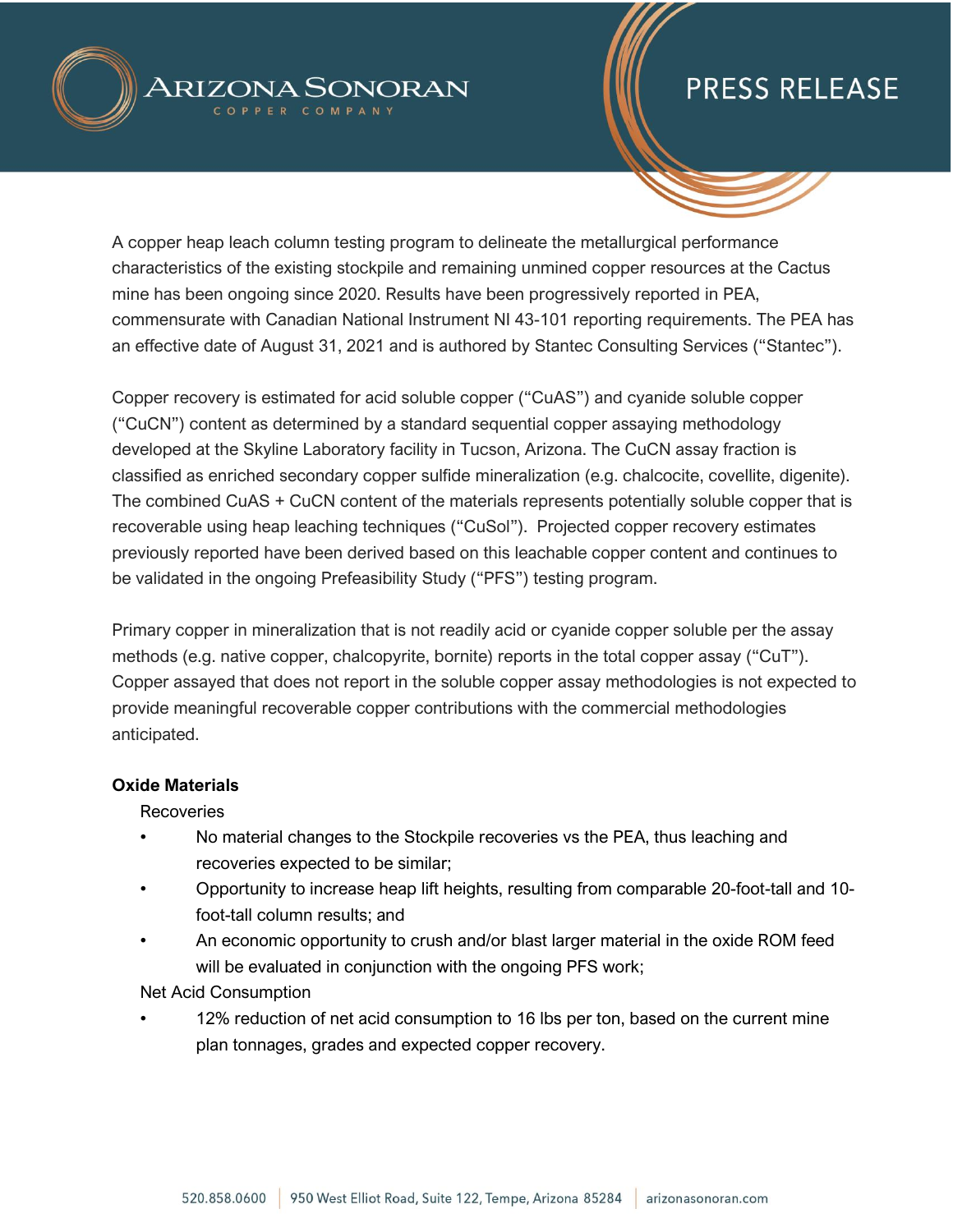

#### **Enriched Materials**

Recoveries

• Improved CuSol recoveries by 3% over the PEA basis to 75% for a two-year leach cycle.

Net Acid Consumption

- Consumption is expected to be negligible or generating up to 2 lbs of acid per ton leached at PEA average grades, representing a small reduction from the 2021 PEA basis.
- As envisioned with the PEA basis, the separate enriched leaching pad will benefit the bioleaching scheme. Tails assaying and size fractional recovery data is still pending for the enriched materials tested. There may also be an economic incentive to crush and agglomerate the higher-grade materials, which will be reviewed.

#### **Quality Assurance / Quality Control**

Metallurgical characterization testing continues at the McClelland Analytical Service Laboratory, a well-established Mineral Processing research and development firm in Reno, Nevada, under the direction of Mr. Jim Sorensen, Samuel Engineering. A summary of the interim results obtained since the Cactus Mine Project Preliminary Economic Assessment ("PEA") with an effective date of August 31, 2021, through January 2022 is discussed in this release. Testing continues and results from future work may affect this interim analysis.

Drilling completed on the project in 2020 and 2021 was supervised by on-site ASCU personnel who prepared core samples for assay and implemented a full QA/QC program using blanks, standards and duplicates to monitor analytical accuracy and precision. The samples were sealed on site and shipped to Skyline Laboratories in Tucson AZ for analysis. Skyline's quality control system complies with global certifications for Quality ISO9001:2008.

Technical aspects of this news release have been reviewed and verified by Dr. Martin Kuhn, who is a qualified person as defined by National Instrument 43-101– Standards of Disclosure for Mineral Projects.

*Neither the TSX nor the regulating authority has approved or disproved the information contained in this press release.*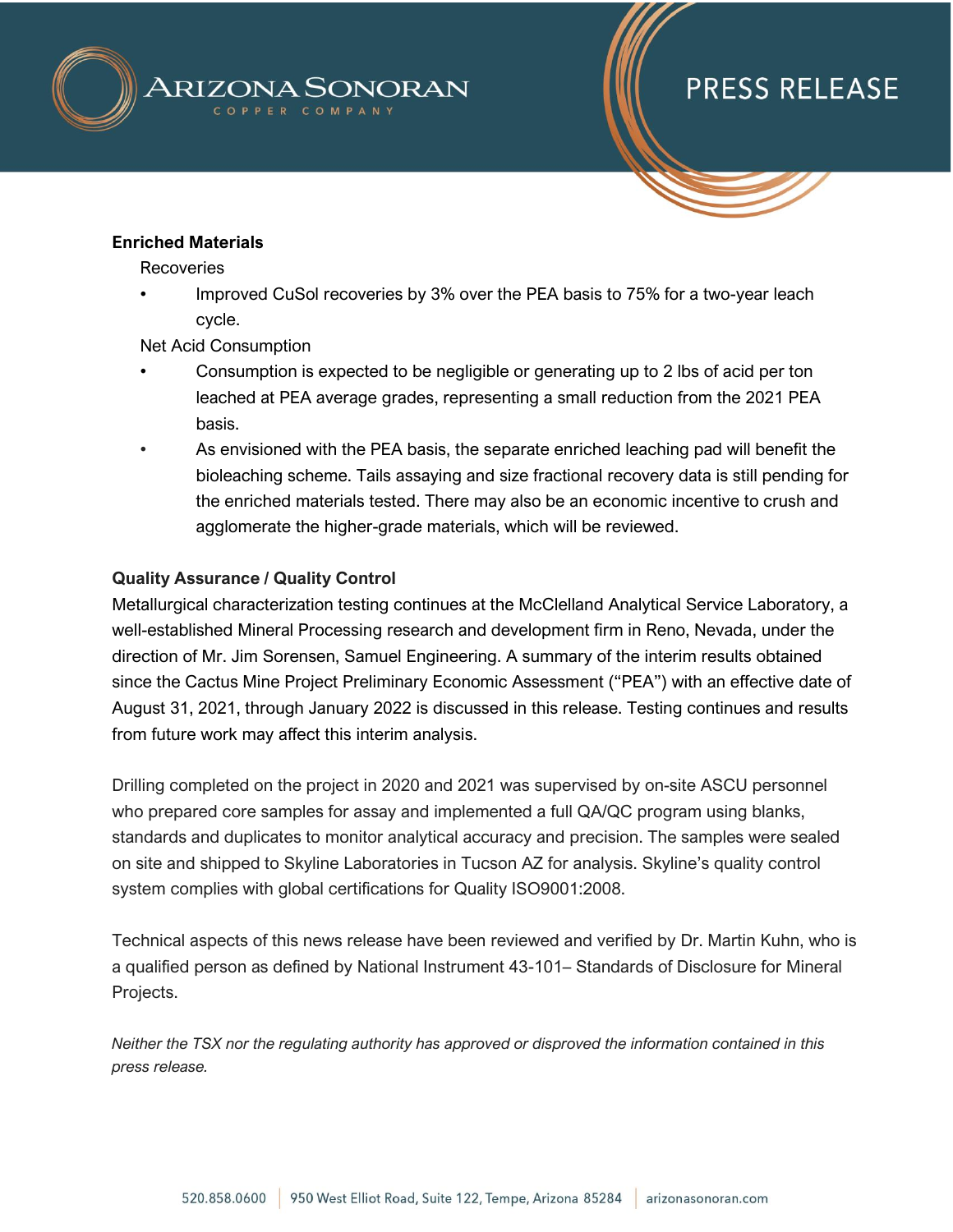



**About Arizona Sonoran Copper Company (**[www.arizonasonoran.com](http://www.arizonasonoran.com/) **|** [www.cactusmine.com](http://www.cactusmine.com/)**)** ASCU's objective is to become a mid-tier copper producer with low operating costs, develop the Cactus Project that could generate robust returns for investors, and provide a long term sustainable and responsible operation for the community and all stakeholders. The Company's principal asset is a 100% interest in the Cactus Project (former ASARCO, Sacaton mine) which is situated on private land in an infrastructure-rich area of Arizona. The Company is led by an executive management team and Board which have a long-standing track record of successful project delivery in North America complemented by global capital markets expertise.

#### **For more information:**

Alison Dwoskin, Director, Investor Relations 647-233-4348 [adwoskin@arizonasonoran.com](mailto:adwoskin@arizonasonoran.com)

George Ogilvie, President, CEO and Director 416-723-0458 [gogilvie@arizonasonoran.com](mailto:gogilvie@arizonasonoran.com)

#### **Forward-Looking Statements**

Forward-looking statements involve known and unknown risks, uncertainties and other factors which may cause the actual results, performance or achievements of ASCU to be materially different from any future results, performance or achievements expressed or implied by the forward-looking statements. Factors that could affect the outcome include, among others: future prices and the supply of metals; the results of drilling; inability to raise the money necessary to incur the expenditures required to retain and advance the properties; environmental liabilities (known and unknown); general business, economic, competitive, political and social uncertainties; results of exploration programs; accidents, labour disputes and other risks of the mining industry; political instability, terrorism, insurrection or war; or delays in obtaining governmental approvals, projected cash operating costs, failure to obtain regulatory or shareholder approvals.

Although ASCU has attempted to identify important factors that could cause actual actions, events or results to differ materially from those described in forward-looking statements, there may be other factors that cause actions, events or results to differ from those anticipated, estimated or intended. Forward-looking statements contained herein are made as of the date of this news release and ASCU disclaims any obligation to update any forward-looking statements, whether as a